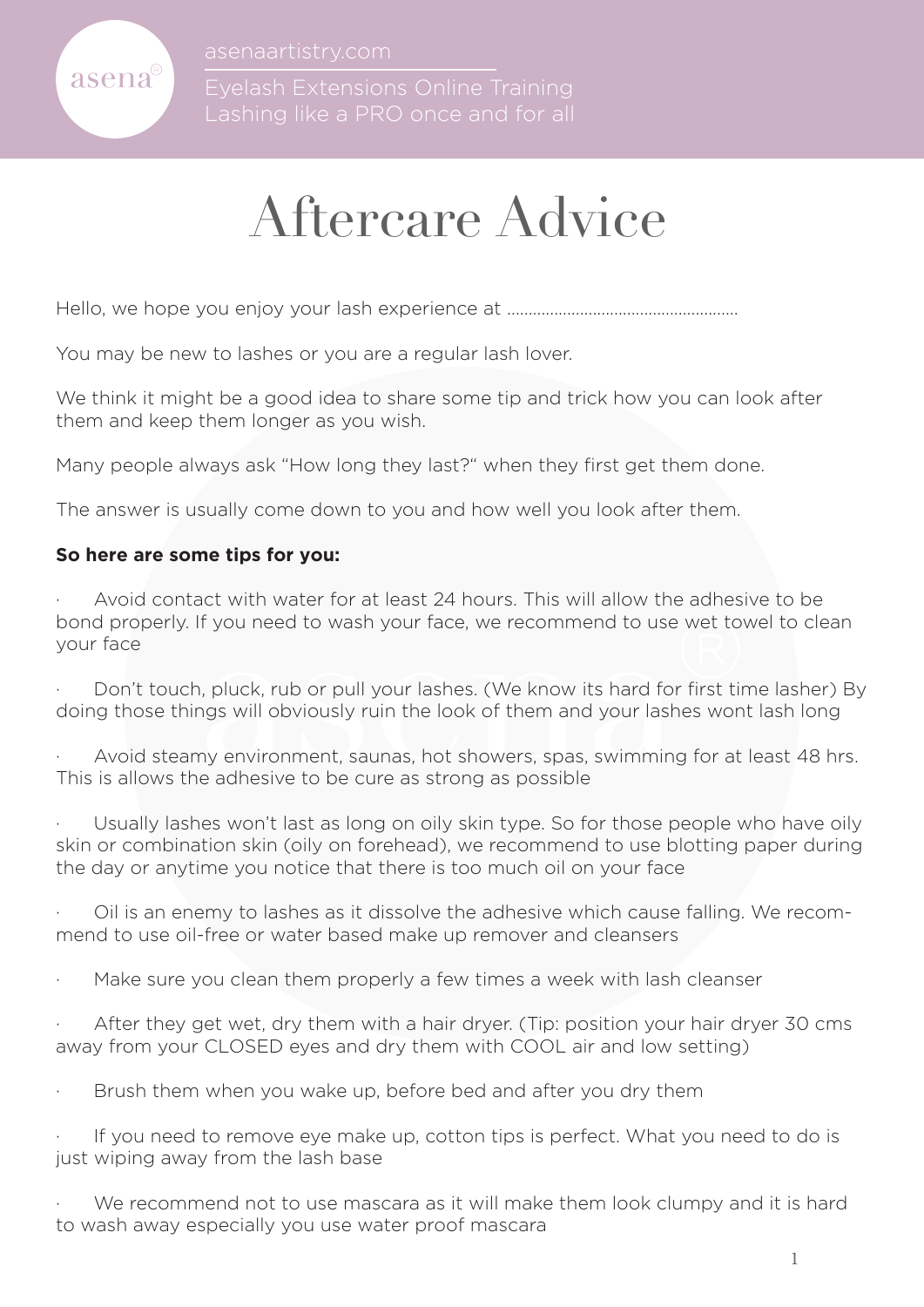

Lashing like a PRO once and for all

Don't curl them with lash curler or electronic lash curler as it will them bent.

Don't put strip lashes on as the glue with stuck on the extensions and it is hard to remove. It will prevent the lashes to grow

Don't try to remove them yourself. It will damage your natural lashes. If you wish to remove them, we can do it for you

### **This condition is completely normal:**

You lose a couple of lashes everyday. Don't worry as this is longer than your natural lashes so that's why you notice them. Usually they will fall out attached to your natural lashes as this because your new baby hairs are growing and push them out. Not all of them will fall out at the same time.

Everyone has different hair growth cycle. Some people are faster than others. You will notice that some month your lashes shed faster than other times. This means you have a lot of new growth, so when you come in for your infill, we will put more lashes. Other times they might still looking great at 4-5 weeks as they are not shed much.

by might still looking great at 4-5 weeks as they are not sheever and the styles, sizes, curls, lash thicknesses, to suit each indiviash condition and preference. So please be aware that your me as your friends even you re We customize the styles, sizes, curls, lash thicknesses, to suit each individual eye shape, natural lash condition and preference. So please be aware that your lashes might not look the same as your friends even you request the same thing

Right after the lash application, some people with sensitivities might experience some redness or dryness of the eyes. It usually disappear within an hour or so. But if you still concern, we are always here to help

Longer lashes are falling out faster than shorter lashes

#### **If you experience the conditions below, please contact us ASAP.**

Red/Swollen eyelids/Intense Itching within a few day after your lash appointment. This could be an allergic reaction. However this is very rare. We usually recommend to get a patch test first before you make an appointment if you are concern

Rapid shedding within 3 days after the application. This is uncommon thing however, if you feel they are shedding faster than other times, please contact us so we can assess your lashes and find the solution for you

If you are wearing extensions for a while and you find your eyes sometimes feel gritty- this can mean that you need to clean your lashes properly and more frequently. We normally assess your lash line every time you come in. and if we see anything that abnormal we will you advice and give you a solution